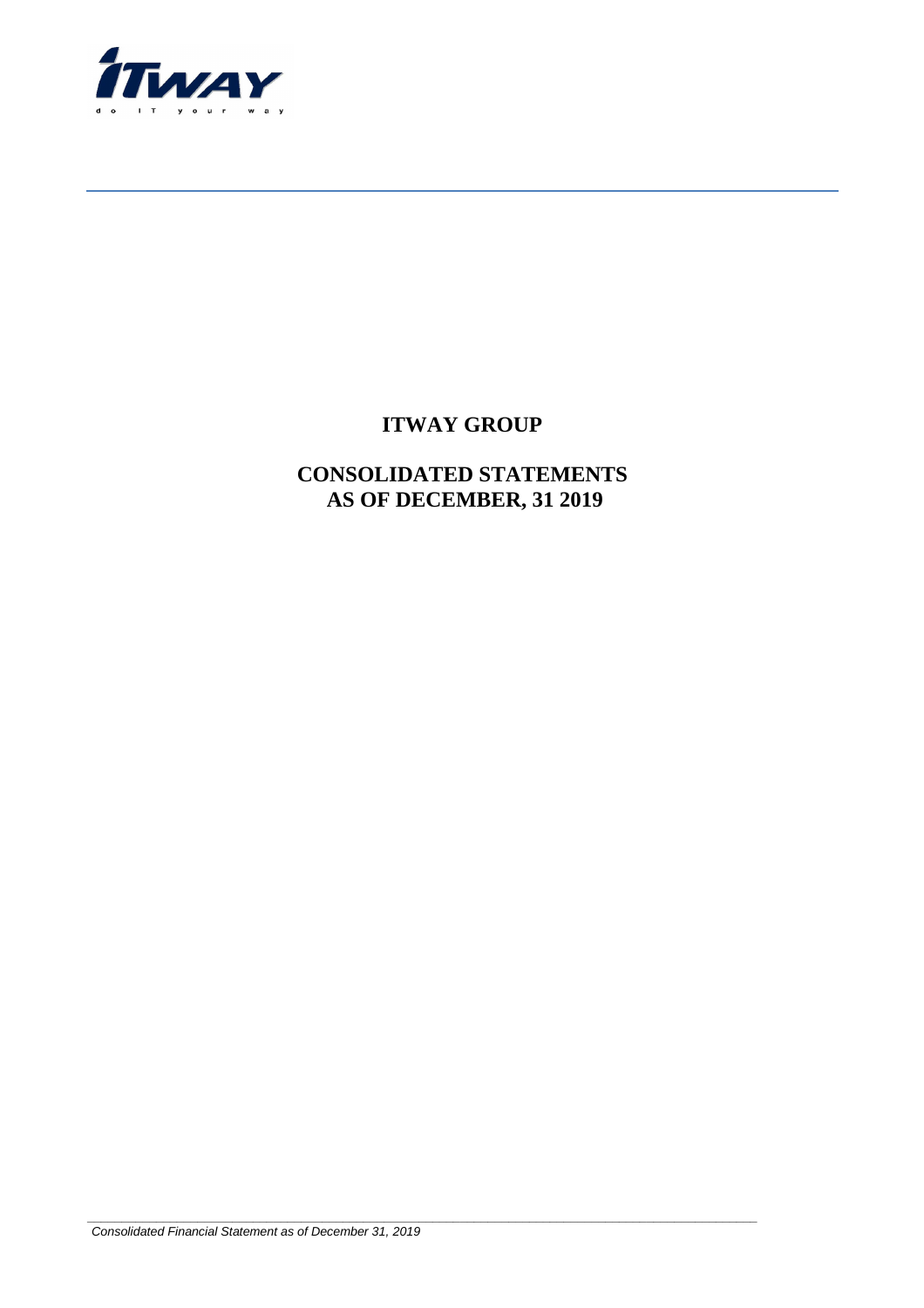

### **CONSOLIDATED INCOME STATEMEMT**

| Thousand of Euro                | Fiscal year as of                |                                  |  |  |  |  |
|---------------------------------|----------------------------------|----------------------------------|--|--|--|--|
|                                 | 31 Dec 2019                      | 31 Dec 2018                      |  |  |  |  |
|                                 | Net amount<br><b>Itway Group</b> | Net amount<br><b>Itway Group</b> |  |  |  |  |
|                                 |                                  |                                  |  |  |  |  |
| Revenues from sales             | 31,219                           | 28,941                           |  |  |  |  |
| Other operating revenues        | 4,125                            | 4,115                            |  |  |  |  |
| Products                        | (26, 925)                        | (24, 811)                        |  |  |  |  |
| Costs of services               | (2,269)                          | (2,656)                          |  |  |  |  |
| Costs of personnel              | (2,260)                          | (2,360)                          |  |  |  |  |
| Other operating expenses        | (532)                            | (1,600)                          |  |  |  |  |
| <b>EBITDA</b>                   | 3,358                            | 1,629                            |  |  |  |  |
| Depreciations and amortisations | (639)                            | (416)                            |  |  |  |  |
| <b>EBIT</b>                     | 2,719                            | 1,213                            |  |  |  |  |
| Financial proceeds              | $22\,$                           | 94                               |  |  |  |  |
| Financial charges               | (309)                            | (385)                            |  |  |  |  |
| Profit before taxes             | 2,432                            | 922                              |  |  |  |  |
| Taxes                           | (395)                            | (567)                            |  |  |  |  |
| Result for the period           | 2,037                            | 355                              |  |  |  |  |
| Attributable to:                |                                  |                                  |  |  |  |  |
| Sharedholders of parent company | 2,041                            | 520                              |  |  |  |  |
| Minorities                      | (4)                              | (165)                            |  |  |  |  |
| <b>Result per share</b>         |                                  |                                  |  |  |  |  |
| From operations:                |                                  |                                  |  |  |  |  |
| Basic                           | 0.29                             | $0.05\,$                         |  |  |  |  |
| Diluited                        | 0.29                             | $0.05\,$                         |  |  |  |  |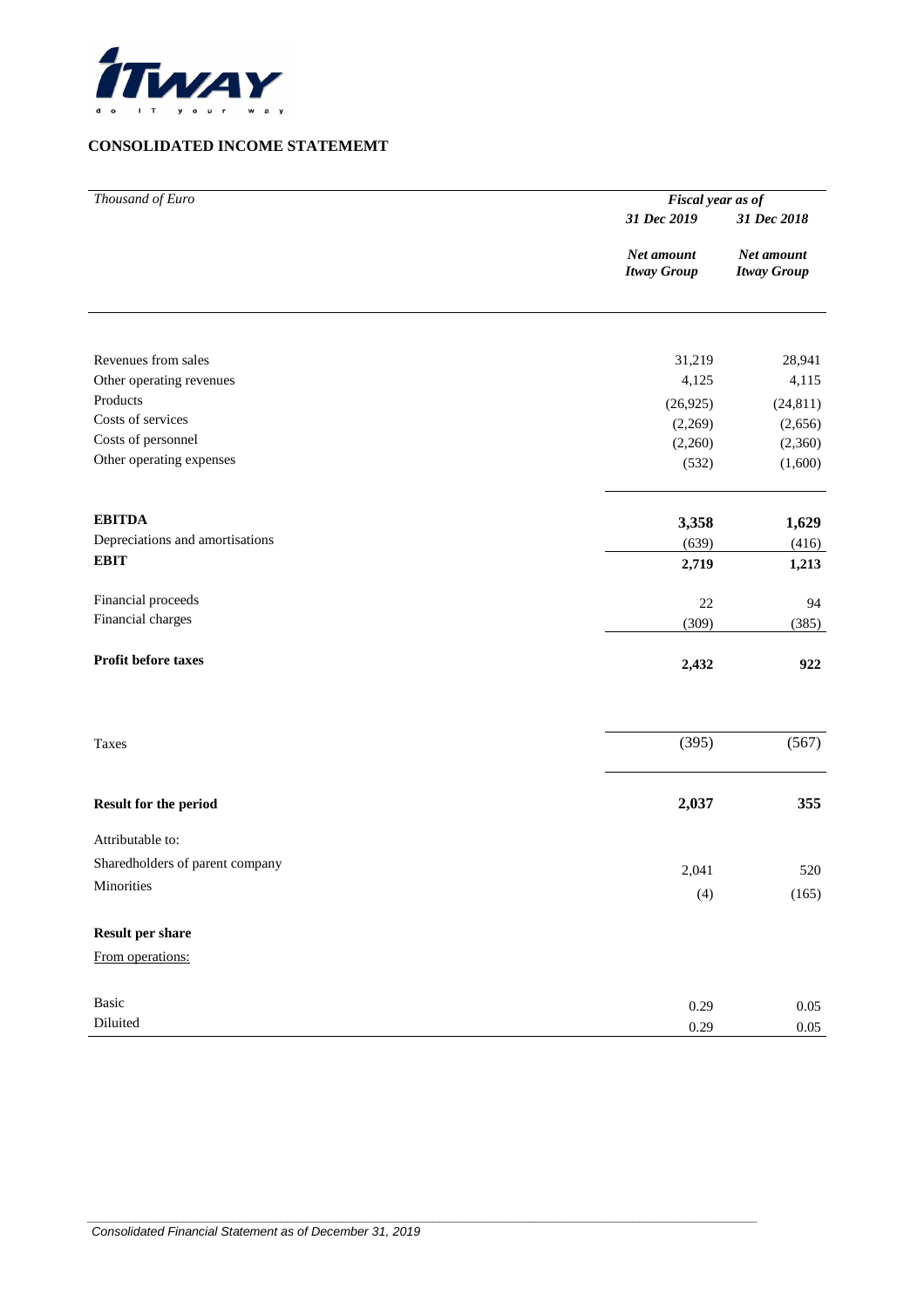

### **COMPREHENSIVE CONSOLIDATED INCOME STATEMENT**

|                                                                                                                                                     | Fiscal year as of                      |                                        |  |  |  |  |
|-----------------------------------------------------------------------------------------------------------------------------------------------------|----------------------------------------|----------------------------------------|--|--|--|--|
| Euro migliaia                                                                                                                                       | 31 Dec 2018                            | 31 Dec 2017                            |  |  |  |  |
|                                                                                                                                                     | <b>Net</b><br>amount<br>Itway<br>Group | <b>Net</b><br>amount<br>Itway<br>Group |  |  |  |  |
| Net result                                                                                                                                          | 2,037                                  | 355                                    |  |  |  |  |
| Components that can be reclassified to the income statement:<br>Profit/(Losses) from the conversion of the balance sheet of foreign<br>subsidiaries | (265)                                  | (778)                                  |  |  |  |  |
| Components that cannot be reclassified to the income statement:                                                                                     |                                        |                                        |  |  |  |  |
| Actuarial gain (losses) on defined-benefit plans                                                                                                    |                                        | 22                                     |  |  |  |  |
| <b>Comprehensive result</b>                                                                                                                         | 1,772                                  | (401)                                  |  |  |  |  |
| Attributable to:                                                                                                                                    |                                        |                                        |  |  |  |  |
| Sharedholders of parent company                                                                                                                     | 1,776                                  | (236)                                  |  |  |  |  |
| Minorities                                                                                                                                          | (4)                                    | (165)                                  |  |  |  |  |

 $\overline{a}$  , and the set of the set of the set of the set of the set of the set of the set of the set of the set of the set of the set of the set of the set of the set of the set of the set of the set of the set of the set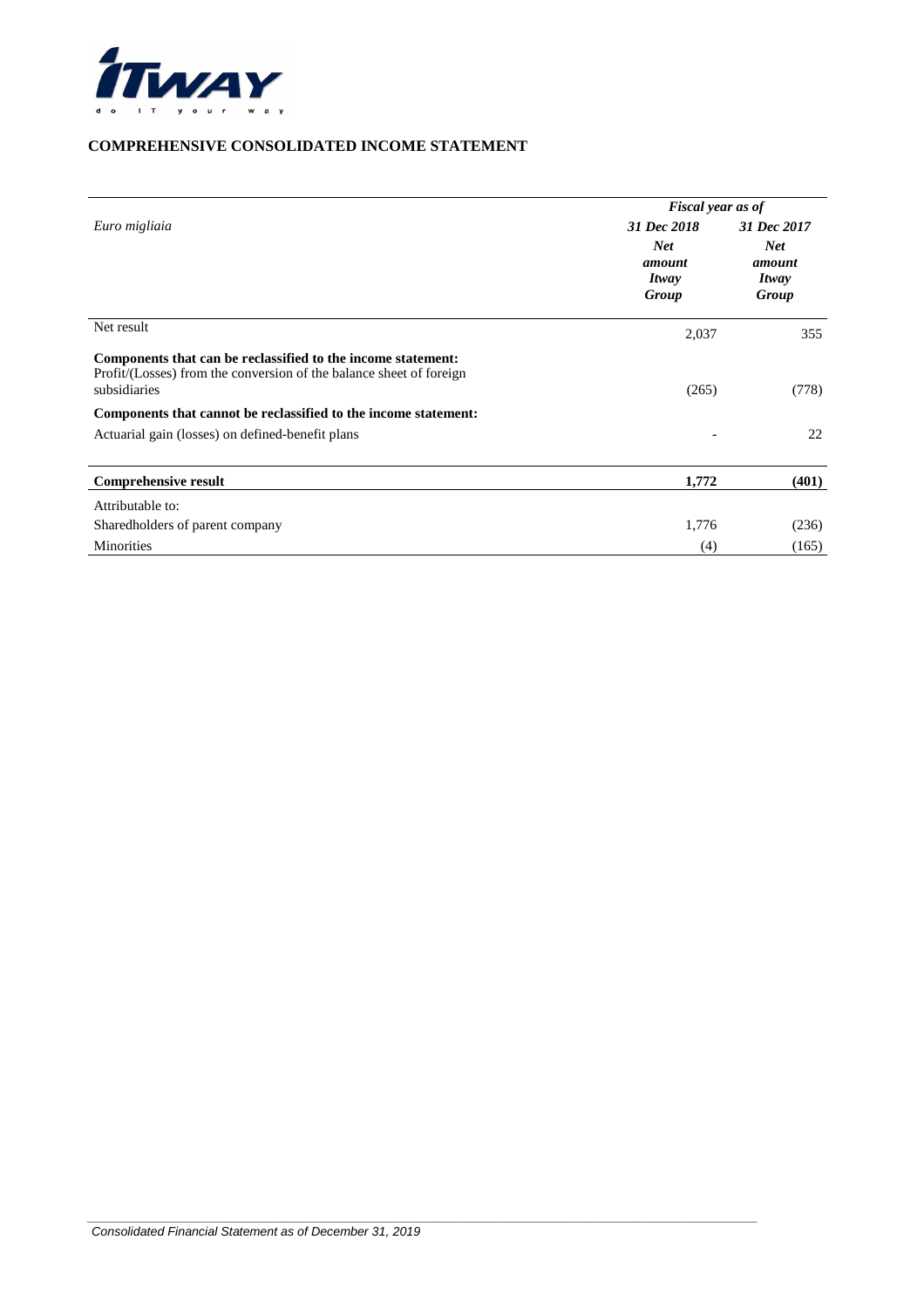

### **CONSOLIDATED FINANCIAL STATEMENT**

|                                                             |              | Fiscal year as of |              |
|-------------------------------------------------------------|--------------|-------------------|--------------|
| Thousand of Euro                                            |              | 31 Dec 19         | 31 Dec 18    |
| <b>ASSETS</b>                                               |              |                   |              |
|                                                             |              |                   |              |
| <b>Net current assets</b>                                   |              |                   |              |
| Property, plans and machinery                               |              | 991               | 3,719        |
| Goodwill                                                    |              | 1,852             | 1,853        |
| Other intangible assets                                     |              | 2,319             | 1,894        |
| Rights of use                                               |              | 2,801             |              |
| Investments                                                 |              | 1,765             | 3,141        |
| Deferred tax assets                                         |              | 791               | 931          |
| Non-current financial assets                                |              | 2,098             | 2,098        |
| Other non current assets                                    |              | 34                | 34           |
|                                                             | <b>Total</b> | 12,651            | 13,670       |
| <b>Current assets</b>                                       |              |                   |              |
| Inventories                                                 |              | 653               | 464          |
| Account receivables - Trade                                 |              | 19,203            | 17,834       |
| Other current assets<br>Cash on hand                        |              | 1,051             | 1,812        |
|                                                             |              | 608               | 951          |
| Other financial credits                                     |              | 2,498             | 2,526        |
| Current financial assets                                    | <b>Total</b> | 1,210             | 1,268        |
|                                                             |              | 25,223            | 24,855       |
|                                                             |              |                   |              |
| <b>Total assets</b>                                         |              | 37,874            | 38,525       |
| NET EQUITY AND LIABILITIES                                  |              |                   |              |
|                                                             |              |                   |              |
| Share capital and other reserves                            |              |                   |              |
| Share capital and reserves                                  |              | 6,323             | 6,067        |
| Net result of the period                                    |              | 2,041             | 520          |
| <b>Total Net Equity</b>                                     |              | 8,364             | 6,587        |
|                                                             |              |                   |              |
| Share capital and reserves of minorities                    |              | (357)             | (352)        |
| <b>Total Group Net Equity</b>                               |              | 8,007             | 6,235        |
|                                                             |              |                   |              |
| <b>Non current liabilities</b>                              |              |                   |              |
| Severance indemnity                                         |              | 406               | 321          |
| Provision for risks and charges<br>Deferred tax liabilities |              |                   | 14           |
| Non current financial liabilities                           |              | 516<br>1,785      | 785<br>1,862 |
|                                                             |              | 2,707             |              |
| <b>Current liabilities</b>                                  | <b>Total</b> |                   | 2,982        |
| Financial current liabilitites                              |              | 7,985             | 9,247        |
| Account payable - Trade                                     |              | 14,158            | 14,500       |
| Tax payable                                                 |              | 2,447             | 2,040        |
| Other current liabilities                                   |              | 2,570             | 3,521        |
|                                                             | <b>Total</b> | 27,160            | 29,308       |
|                                                             |              |                   |              |
| <b>Total liabilities</b>                                    |              | 29,867            | 32,290       |
|                                                             |              |                   |              |
| <b>Total Net Equity and Liabilities</b>                     |              | 37,874            | 38,525       |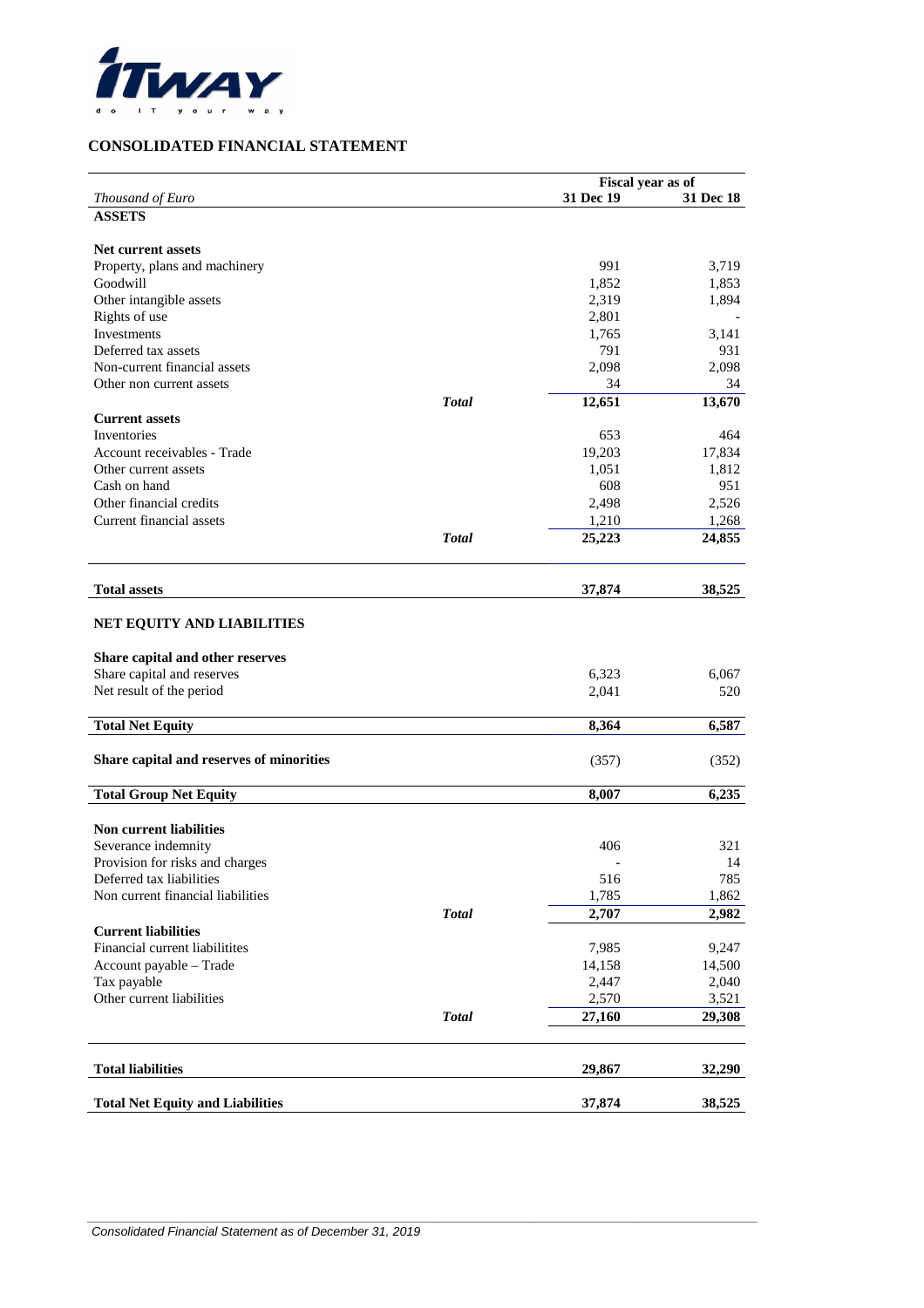

## **Consolidated statement of charges in equity**

| <b>Cumulated profit (loss)</b>                                                                                                   |                          |                          |                                                                 |                |                          |                          |                                   |                                    |                                  |                              |                                   |
|----------------------------------------------------------------------------------------------------------------------------------|--------------------------|--------------------------|-----------------------------------------------------------------|----------------|--------------------------|--------------------------|-----------------------------------|------------------------------------|----------------------------------|------------------------------|-----------------------------------|
| Thousand of Euro                                                                                                                 | <b>Share</b><br>capital  | Own<br>share<br>reserve  | <b>Share</b> Legal<br>premiu reserve<br>$\mathbf{m}$<br>reserve |                | Voluntary<br>reserve     | Other<br>reserve         | <b>Transal</b><br>tion<br>reserve | <b>Result</b><br>for the<br>period | <b>Net</b><br>equity of<br>Group | <b>Minority</b><br>interests | <b>Total Net</b><br><b>Equity</b> |
| <b>Balance at January 1,</b><br>2018                                                                                             | 3,953                    | (1,386)                  | 17,584                                                          | 485            | 4,792                    | (15,086)                 | (1,932)                           | (1,627)                            | 6,783                            | (187)                        | 6,596                             |
| Variation in own shares                                                                                                          | $\overline{\phantom{a}}$ | 40                       | $\blacksquare$                                                  | $\blacksquare$ | ٠                        |                          |                                   |                                    | 40                               | $\blacksquare$               | 40                                |
| <b>Total operations with</b><br>shareholders<br>Allocation of the result<br>for the year                                         |                          | 40                       |                                                                 |                | $\overline{\phantom{a}}$ | (1,627)                  | $\blacksquare$                    | 1,627                              | 40                               |                              | 40                                |
| <b>Result of the period</b>                                                                                                      |                          |                          |                                                                 |                |                          |                          |                                   | 520                                | 520                              | (165)                        | 355                               |
| Other operations<br>Other components of<br>comprehensive results at<br>31 Dec 2018:<br>Gain/(Losses) on defined<br>benefit plans |                          |                          |                                                                 |                |                          | 22                       |                                   |                                    | 22                               |                              | 22                                |
| Overall result                                                                                                                   |                          |                          |                                                                 |                |                          | $\overline{\phantom{a}}$ | (778)                             |                                    | (778)                            |                              | (778)                             |
| <b>Comprehensive result</b>                                                                                                      | $\overline{a}$           | $\overline{\phantom{a}}$ |                                                                 | ۰              | ٠                        | 22                       | (778)                             | 520                                | (236)                            | (165)                        | (401)                             |
| <b>Balance at December</b><br>31, 2018                                                                                           | 3.953                    | (1.346)                  | 17,584                                                          | 485            | 4,792                    | (16,691)                 | (2,710)                           | 520                                | 6,587                            | (352)                        | 6,235                             |

| <b>Cumulated profit (loss)</b>                                                           |                         |                         |                                                                 |                |                      |                  |                                   |                                    |                                  |                              |                                   |
|------------------------------------------------------------------------------------------|-------------------------|-------------------------|-----------------------------------------------------------------|----------------|----------------------|------------------|-----------------------------------|------------------------------------|----------------------------------|------------------------------|-----------------------------------|
| Thousand of Euro                                                                         | <b>Share</b><br>capital | Own<br>share<br>reserve | <b>Share</b> Legal<br>premiu reserve<br>$\mathbf{m}$<br>reserve |                | Voluntary<br>reserve | Other<br>reserve | <b>Transal</b><br>tion<br>reserve | <b>Result</b><br>for the<br>period | <b>Net</b><br>equity of<br>Group | <b>Minority</b><br>interests | <b>Total Net</b><br><b>Equity</b> |
| <b>Balance at January 1,</b><br>2019                                                     | 3,953                   | (1,346)                 | 17,584                                                          | 485            | 4,792                | (16,691)         | (2,710)                           | 520                                | 6,587                            | (352)                        | 6,235                             |
| Variation in own shares                                                                  |                         |                         |                                                                 | $\blacksquare$ |                      |                  |                                   | $\blacksquare$                     |                                  |                              |                                   |
| <b>Total operations with</b><br>shareholders<br>Allocation of the result<br>for the year |                         |                         |                                                                 |                | ٠                    | 520              | $\blacksquare$                    | (520)                              |                                  |                              |                                   |
| <b>Result of the period</b>                                                              | $\overline{a}$          |                         | $\blacksquare$                                                  |                | $\blacksquare$       | $\blacksquare$   | $\blacksquare$                    | 2,041                              | 2,041                            | (4)                          | 2,037                             |
| Other operations<br>Other components of<br>comprehensive results at<br>31 Dec 2019:      |                         |                         |                                                                 |                |                      |                  |                                   |                                    |                                  |                              |                                   |
| Gain/(Losses) on defined<br>benefit plans                                                |                         |                         |                                                                 |                |                      |                  |                                   |                                    |                                  |                              |                                   |
| Overall result                                                                           |                         |                         |                                                                 |                |                      | ٠                | (265)                             |                                    | (265)                            |                              | (265)                             |
| <b>Comprehensive result</b>                                                              | $\overline{a}$          |                         | $\blacksquare$                                                  | $\blacksquare$ | ۰                    | $\blacksquare$   | (265)                             | 2,041                              | 1,776                            | (4)                          | 1,772                             |
| <b>Balance at December</b><br>31, 2019                                                   | 3,953                   | (1,346)                 | 17,584                                                          | 485            | 4,792                | (16, 171)        | (2,975)                           | 2,041                              | 8,363                            | (356)                        | 8,007                             |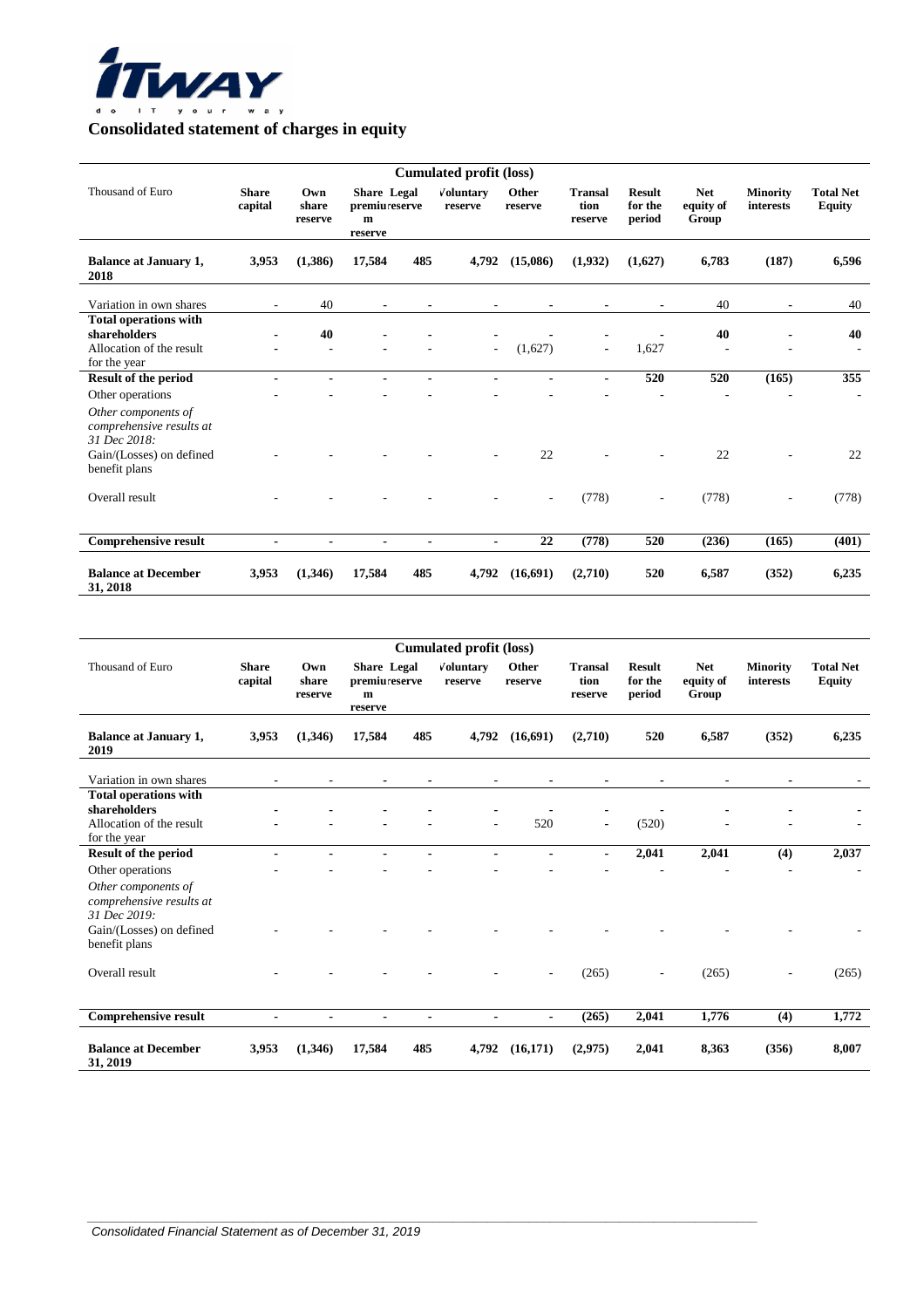

### **CONSOLIDATED STATEMENT OF CHARGES IN FINANCIAL POSITION**

| Thousand of Euro                                                                      | Fiscal year as of<br>31 Dec 19 31 Dec 18 |         |  |
|---------------------------------------------------------------------------------------|------------------------------------------|---------|--|
|                                                                                       |                                          |         |  |
| Results for the period "Net ampunt Itway Group"                                       | 2,037                                    | 355     |  |
| Adjustments of items not affecting liquiduty:                                         |                                          |         |  |
| Depeciations of tangible assets                                                       | 168                                      | 210     |  |
| Depeciations of intangible assets                                                     | 326                                      | 206     |  |
| Depreciations of intangible assets                                                    | 99                                       |         |  |
| Allowances for doubtful accounts                                                      | 7                                        | 265     |  |
| Provisions for severance indemnity, net of payments to social security bodies         | 60                                       | 69      |  |
| Variation in non current assets/liabilitites                                          | (141)                                    | (35)    |  |
| Cash flow from operating activities, gross of the variation in working capital        | 2,558                                    | 1,070   |  |
|                                                                                       |                                          |         |  |
| Payments of secerance indemnity                                                       | 25                                       | (114)   |  |
| Variation in trade receivable and other current assets                                | (529)                                    | 725     |  |
| Variation in inventories                                                              | (189)                                    | 607     |  |
| Variation in trade payables and other current liabilities                             | (888)                                    | 1,009   |  |
| Cash flow from operations generated/(absorbed) by changes in NWC                      | (1,581)                                  | 2,227   |  |
| Cash flow from operations (A)                                                         | 977                                      | 3,297   |  |
|                                                                                       |                                          |         |  |
| Additions in tangible assets (net of assets sold)                                     | 2,559                                    | (21)    |  |
| Rights of use<br>Variation in trade receivable and other current assets               | (2,900)                                  |         |  |
|                                                                                       | (77)                                     | (37)    |  |
| Variation in trade payables and other current liabilities                             | 625                                      | (1,571) |  |
| Cash flow from investing activities $(B)$                                             | 207                                      | (1,629) |  |
|                                                                                       |                                          |         |  |
| Variation of onw shares                                                               |                                          | 40      |  |
| Cash flow from financial activities $(C)$                                             |                                          | 40      |  |
| Net impact of the variation in translation of non euro exchange rates of cash on hand | (265)                                    | (778)   |  |
| Cash flow from asset sold (D)                                                         |                                          |         |  |
| Increase/(Decrease)cash available and cash equivalents $(A+B+C+D)$                    | 919                                      | 930     |  |
| Short term Net Financial Position at the beginning of the period                      | (8,297)                                  | (9,227) |  |
| Short term Net Financial Position at the end of the period                            | (7, 377)                                 | (8,297) |  |

 $\overline{a}$  , and the set of the set of the set of the set of the set of the set of the set of the set of the set of the set of the set of the set of the set of the set of the set of the set of the set of the set of the set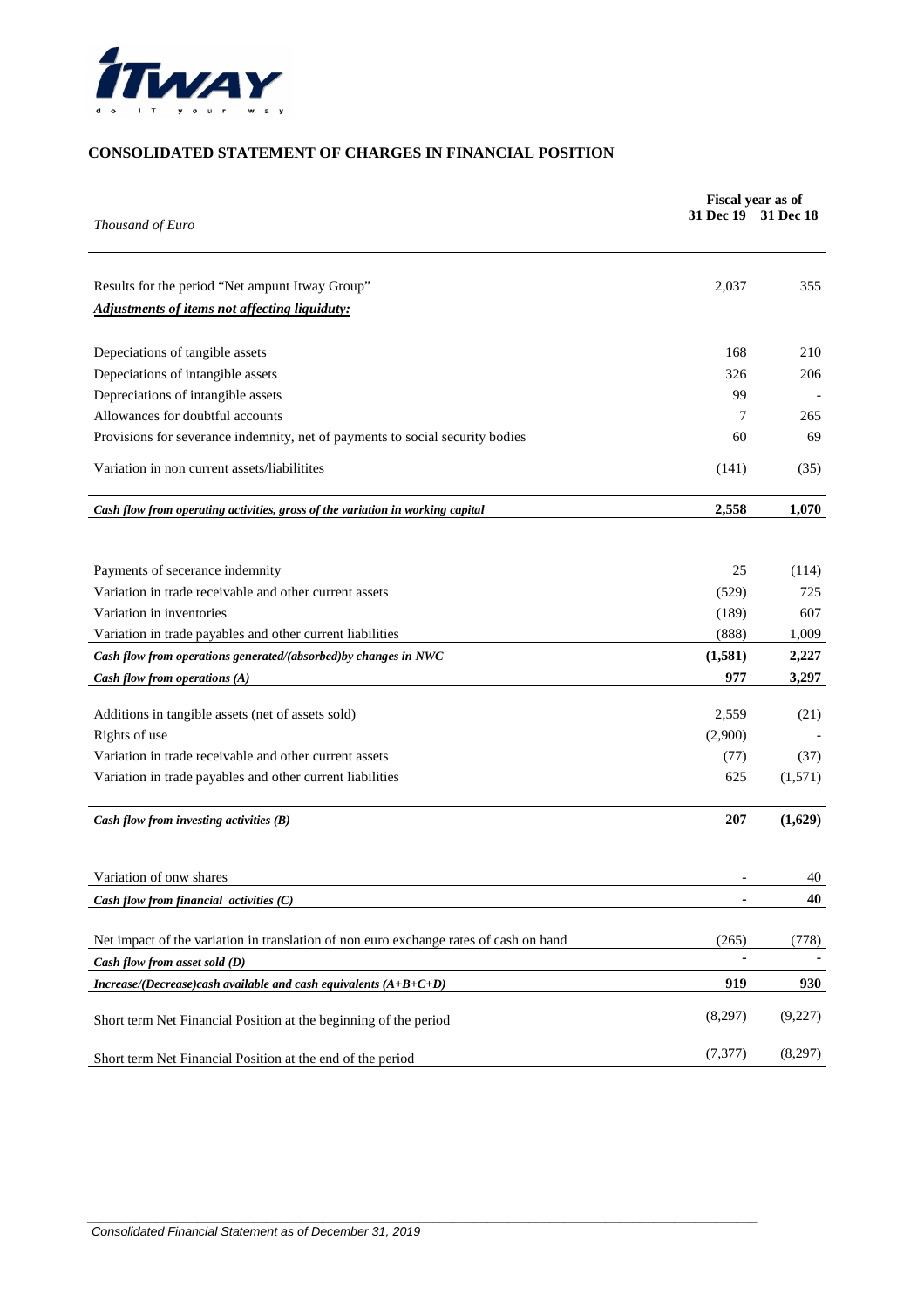

## **SEPARATED STATEMENTS OF ITWAY S.P.A. AS OF DECEMBER, 31 2019**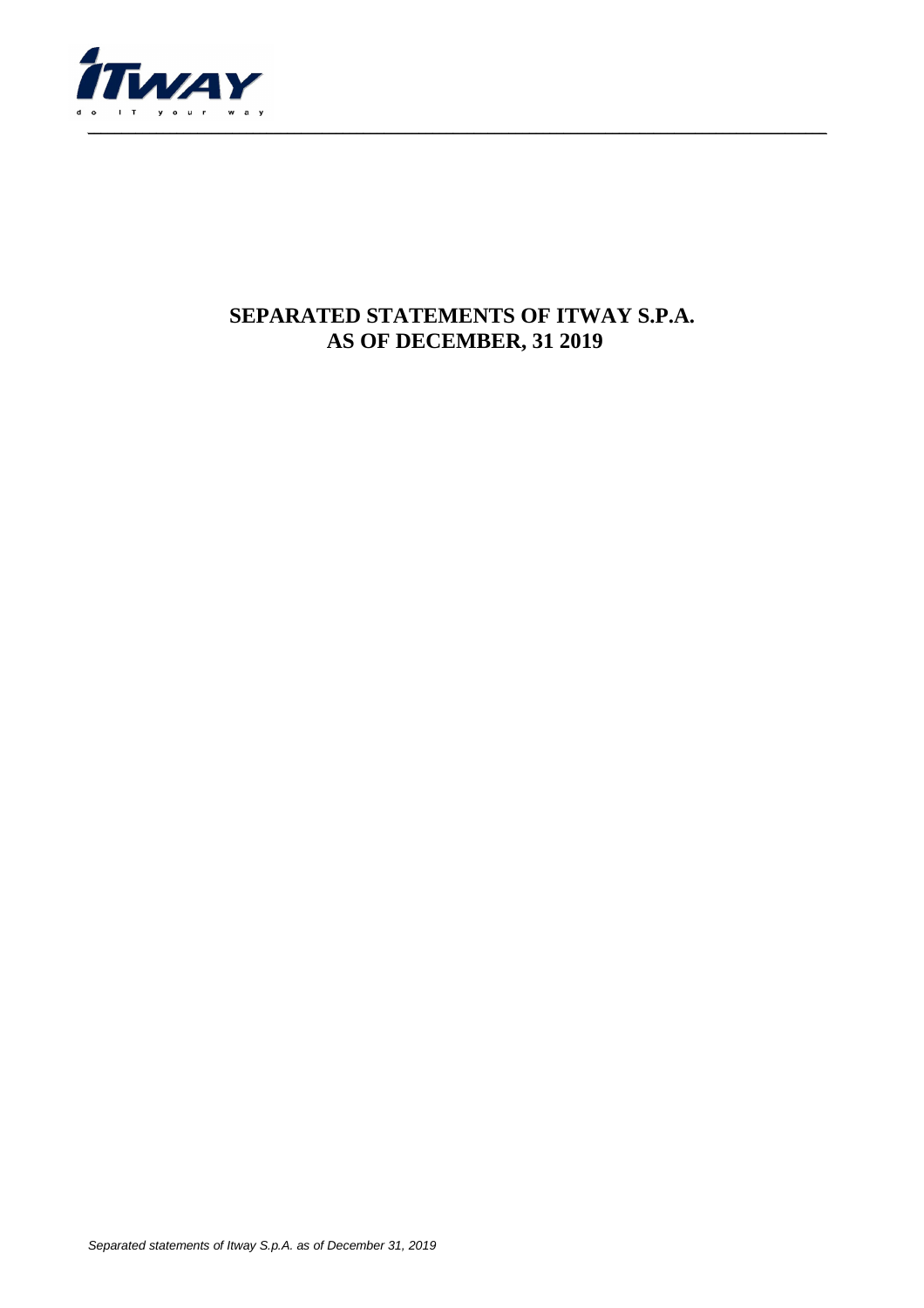

#### **SEPARATED INCOME STATEMENT**

| Euro                                              | Fiscal year as of |             |  |  |
|---------------------------------------------------|-------------------|-------------|--|--|
|                                                   | 31 Dec 2019       | 31 Dec 2018 |  |  |
|                                                   |                   |             |  |  |
| Revenues from sales                               | 358,945           | 1,161,160   |  |  |
| of which to Group companies                       | 127,263           | 403,127     |  |  |
| Other operating revenues                          | 3,428,874         | 3,863,137   |  |  |
| of which to Group companies                       | 279,300           | 480,999     |  |  |
| Products                                          | (117, 653)        | (1,156,150) |  |  |
| Costs of services                                 | (1,707,805)       | (1,976,719) |  |  |
| of which to Group companies                       | (80,000)          | (84, 453)   |  |  |
| Costs of personnel<br>Other operating expenses    | (410,060)         | (435, 698)  |  |  |
|                                                   | (299, 848)        | (330, 869)  |  |  |
| of which to Group companies                       | (59, 622)         | (59, 622)   |  |  |
| <b>EBITDA</b>                                     | 1,252,453         | 1,124,861   |  |  |
| Depreciations and amortisations                   | (501, 472)        | (254, 058)  |  |  |
| <b>EBIT</b>                                       | 750,981           | 870,803     |  |  |
| Financial proceeds                                | 17,168            | 87,702      |  |  |
| of which to Group companies                       | 407               | 18,021      |  |  |
| Financial charges                                 | (279, 030)        | (580, 320)  |  |  |
| Result of subsidiaries evaluated using the equity |                   |             |  |  |
| method                                            | 1,438,748         | 900,258     |  |  |
| Adjustment of subsidiary company assets           |                   | (851,299)   |  |  |
| <b>Profit before taxes</b>                        | 1,927,867         | 427,144     |  |  |
| Taxes                                             | 108,398           | (255, 170)  |  |  |
| <b>Result for the period</b>                      | 2,036,265         | 171,974     |  |  |

\_\_\_\_\_\_\_\_\_\_\_\_\_\_\_\_\_\_\_\_\_\_\_\_\_\_\_\_\_\_\_\_\_\_\_\_\_\_\_\_\_\_\_\_\_\_\_\_\_\_\_\_\_\_\_\_\_\_\_\_\_\_\_\_\_\_\_\_\_\_\_\_\_\_\_\_\_\_\_\_\_\_\_\_\_\_\_\_\_\_\_\_\_\_\_\_\_\_\_\_\_\_\_\_\_\_\_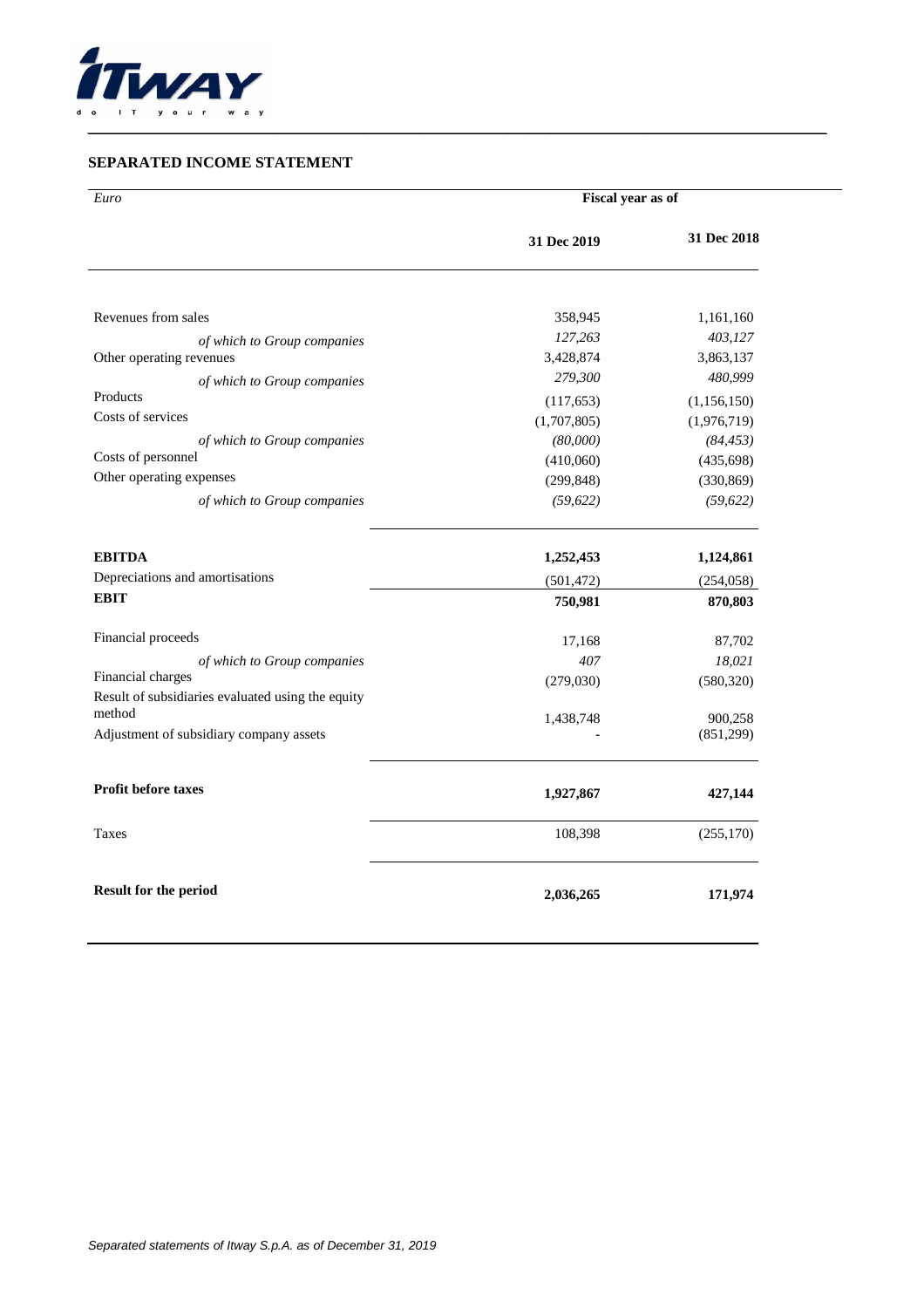

#### **COMPREHENSIVE SEPARATED INCOME STATEMENT**

| Euro                                                                   | 31 Dec 2019 | 31 Dec 2018 |
|------------------------------------------------------------------------|-------------|-------------|
| Net result                                                             | 2,036,265   | 171,974     |
| Components that cannot be reclassified to the income<br>statement:     |             |             |
| Actuarial gain (losses) on defined-benefit plans                       |             | 2,954       |
| Components that can be reclassified to the income statement:           |             |             |
| Profits/(Losses) comprensive from evaluated using the equity<br>method |             |             |
|                                                                        | (264,780)   | (778, 379)  |
| <b>Result of the period</b>                                            | 1,771,485   | (603, 451)  |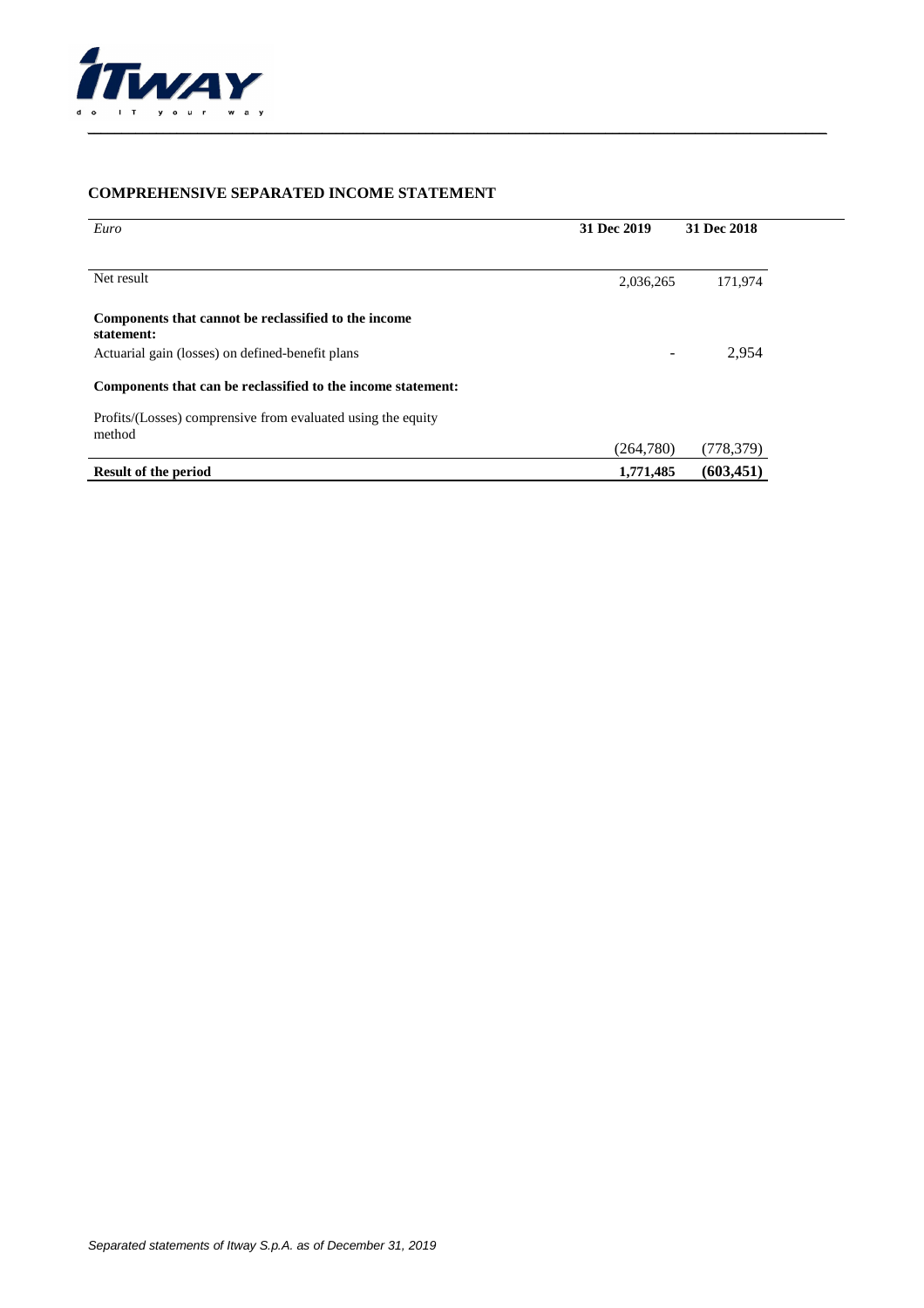

#### **SEPARATED FINANCIAL STATEMENT**

|                                                         | 31 Dec 19    | 31 Dec 18      |
|---------------------------------------------------------|--------------|----------------|
| <b>Euro</b>                                             |              |                |
| <b>ASSETS</b>                                           |              |                |
|                                                         |              |                |
| <b>Net current assets</b>                               |              |                |
| Property, plans and machinery                           | 76,253       | 2,786,088      |
| Other intangible assets                                 | 1,284,307    | 1,307,400      |
| Rights of use                                           | 2,778,132    |                |
| Investments                                             | 7,874,403    | 8,275,733      |
| Deferred tax assets                                     | 418,884      | 293,009        |
| Non-current financial assets                            | 7,002        | 7,002          |
| Other non current assets                                | 2,098,000    | 2,098,000      |
| <b>Total</b>                                            | 14,536,981   | 14,767,232     |
|                                                         |              |                |
| <b>Current assets</b><br>Account receivables - Trade    | 5,964,122    | 5,816,444      |
| Financial receivables from subsidiaries of a financial  | 9,731,454    | 8,610,261      |
| Commercial receivables from subsidiaries of a financial | 424,619      | 518,254        |
| Other current assets                                    | 630,849      | 1,051,107      |
| Other financial credits                                 | 2,498,398    | 2,525,818      |
| Cash on hand                                            | 21,097       | 468,125        |
| <b>Total</b>                                            | 19,270,539   | 18,990,009     |
| <b>Total assets</b>                                     |              |                |
|                                                         | 33,807,520   | 33,757,241     |
| NET EQUITY AND LIABILITIES                              |              |                |
| Share capital and other reserves                        |              |                |
| Share capital                                           | 3,952,659    | 3,952,659      |
| Own share reserve                                       | (1,347,103)  | (1,347,103)    |
| Share premium reserve                                   | 17,583,874   | 17,583,874     |
| Legal reserve                                           | 484,904      | 484,904        |
| Retained earnings / (losses) reserve                    | (14,879,124) | (14, 786, 318) |
| Other reserves                                          | 2,036,265    | 171,974        |
| <b>Total Net Equity</b>                                 | 7,831,475    | 6,059,990      |
| <b>Non current liabilities</b>                          |              |                |
| Severance indemnity                                     | 265,943      | 218,860        |
| Provision for risks and charges                         | 8,172,875    | 8,157,842      |
| Non current financial liabilities                       | 1,830,226    | 1,861,803      |
| <b>Total</b>                                            | 10,269,044   | 10,238,505     |
|                                                         |              |                |
| <b>Current liabilities</b>                              |              |                |
| Financial current liabilitites                          | 7,160,802    | 7,835,096      |
| Account payable - Trade                                 | 5,263,538    | 4,748,469      |
| Payables to subsidiaries                                | 1,457,648    | 1,748,856      |
| Tax payable                                             | 27,903       | 69,779         |
| Other current liabilities                               | 1,797,110    | 3,056,549      |
| <b>Total</b>                                            | 15,707,001   | 17,458,746     |
| <b>Total liabilities</b>                                | 25,976,045   | 27,697,521     |
|                                                         |              |                |
| <b>Total Net Equity and Liabilities</b>                 | 33,807,520   | 33,757,241     |

\_\_\_\_\_\_\_\_\_\_\_\_\_\_\_\_\_\_\_\_\_\_\_\_\_\_\_\_\_\_\_\_\_\_\_\_\_\_\_\_\_\_\_\_\_\_\_\_\_\_\_\_\_\_\_\_\_\_\_\_\_\_\_\_\_\_\_\_\_\_\_\_\_\_\_\_\_\_\_\_\_\_\_\_\_\_\_\_\_\_\_\_\_\_\_\_\_\_\_\_\_\_\_\_\_\_\_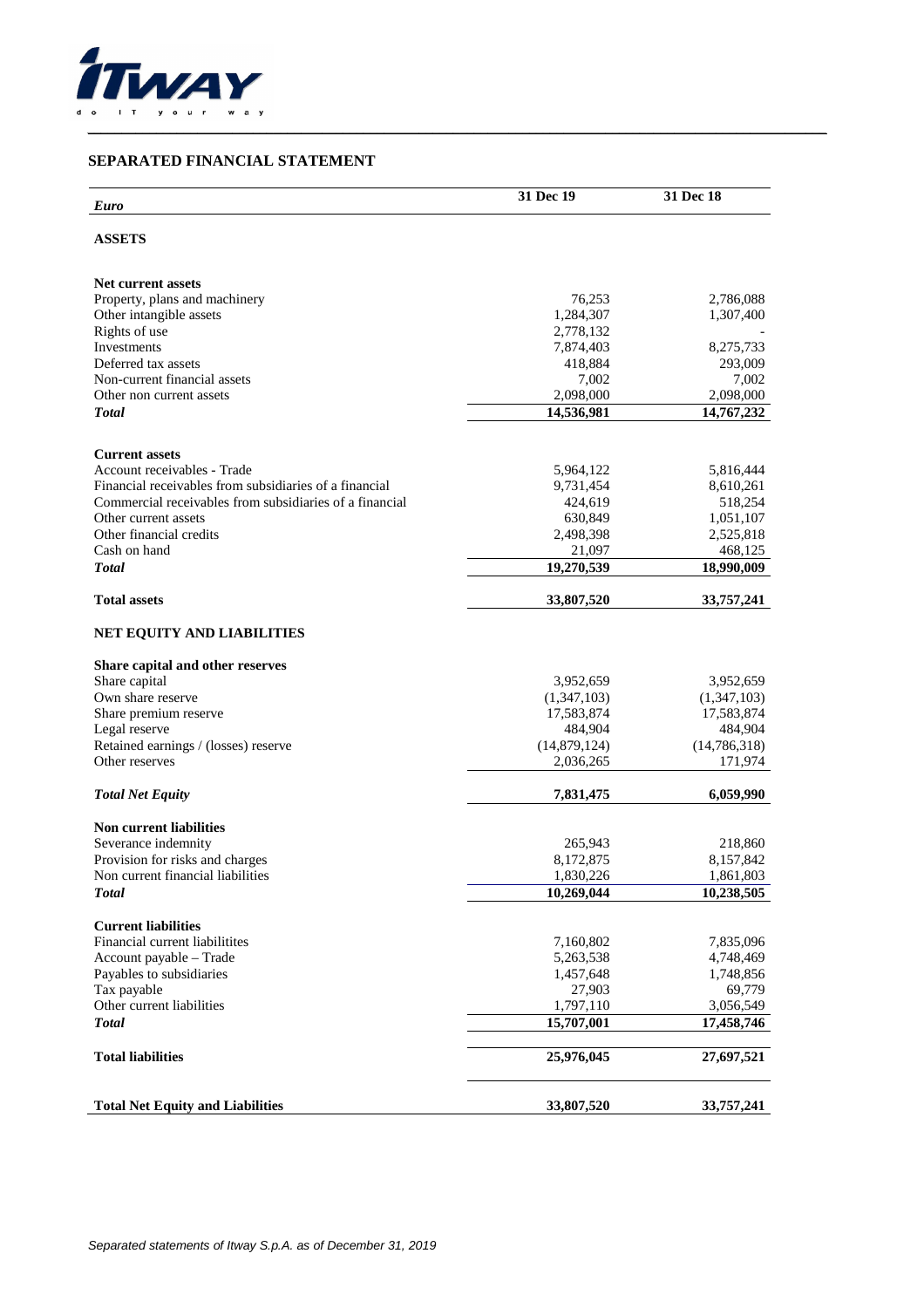

## **SEPARATED STATEMENT OF CHARGES IN EQUITY**

|                                                                                                               | <b>Cumulated profit</b><br>$(\text{loss})$ |                          |                                    |                          |                                               |                                |                     |
|---------------------------------------------------------------------------------------------------------------|--------------------------------------------|--------------------------|------------------------------------|--------------------------|-----------------------------------------------|--------------------------------|---------------------|
| Euro                                                                                                          | <b>Share</b><br>capital                    | Own<br>share<br>reserve  | <b>Share</b><br>premium<br>reserve | Legal<br>reserve         | <b>Retained</b><br>earning/losse<br>s reserve | <b>Result of the</b><br>period | Net equity          |
| <b>Balance at January 1, 2018</b>                                                                             | 3,952,659                                  | (1,386,937)              | 17,583,874                         | 484.904                  | (12, 227, 753)                                | (1,783,139)                    | 6,623,608           |
| Variations in own share                                                                                       | ٠                                          | 39.834                   |                                    |                          |                                               |                                | 39.834              |
| <b>Total operations with shareholders</b>                                                                     |                                            | 39.834                   |                                    |                          |                                               |                                | 39.834              |
| Allocation of the result for the year                                                                         |                                            | $\overline{\phantom{a}}$ |                                    | $\sim$                   | (1,783,139)                                   | 1,783,139                      |                     |
| <b>Result of the period</b><br>Other components of comprehensive<br>results at 31 Dec 2018:                   |                                            |                          |                                    | $\overline{\phantom{a}}$ | $\blacksquare$                                | 171,974                        | 171,974             |
| Total profits / (losses) deriving from<br>the application of IAS 27<br>Gain/(Losses) on defined benefit plan: | ٠                                          |                          |                                    |                          | (778, 379)<br>2,954                           |                                | (778, 379)<br>2,954 |
| <b>Comprehensive result</b>                                                                                   | $\blacksquare$                             | ٠                        |                                    | $\blacksquare$           | (775, 426)                                    | 171,974                        | (603, 452)          |
| <b>Balance at December 31, 2018</b>                                                                           | 3,952,659                                  | (1,347,103)              | 17,583,874                         | 484,904                  | (14,786,318)                                  | 171,974                        | 6,059,990           |

|                                                                                                          |                         | <b>Cumulated profit</b><br>$(\text{loss})$ |                                    |                  |                                               |                                |            |  |
|----------------------------------------------------------------------------------------------------------|-------------------------|--------------------------------------------|------------------------------------|------------------|-----------------------------------------------|--------------------------------|------------|--|
| Euro                                                                                                     | <b>Share</b><br>capital | Own<br>share<br>reserve                    | <b>Share</b><br>premium<br>reserve | Legal<br>reserve | <b>Retained</b><br>earning/losse<br>s reserve | <b>Result of the</b><br>period | Net equity |  |
| <b>Balance at January 1, 2019</b>                                                                        | 3.952,659               | (1,347,103)                                | 17,583,874                         | 484.904          | (14,786,318)                                  | 171,974                        | 6,059,990  |  |
| Variations in own share                                                                                  |                         |                                            |                                    |                  |                                               |                                |            |  |
| <b>Total operations with shareholders</b>                                                                |                         |                                            |                                    |                  |                                               |                                |            |  |
| Allocation of the result for the year                                                                    |                         |                                            |                                    |                  | 171,974                                       | (171, 974)                     |            |  |
| Result of the period                                                                                     |                         |                                            |                                    |                  | $\blacksquare$                                | 2,036,265                      | 2,036,265  |  |
| Other components of comprehensive<br>results at $31$ Dec 2019:<br>Total profits / (losses) deriving from |                         |                                            |                                    |                  |                                               |                                |            |  |
| the application of IAS 27                                                                                |                         |                                            |                                    |                  | (264,780)                                     |                                | (264,780)  |  |
| Gain/(Losses) on defined benefit plan:                                                                   |                         |                                            |                                    |                  |                                               |                                |            |  |
| <b>Comprehensive result</b>                                                                              |                         |                                            |                                    |                  | (264,780)                                     | 2,036,265                      | 1,771,485  |  |
| <b>Balance at December 31, 2019</b>                                                                      | 3,952,659               | (1,347,103)                                | 17,583,874                         | 484,904          | (14,879,124)                                  | 2,036,265                      | 7,831,475  |  |